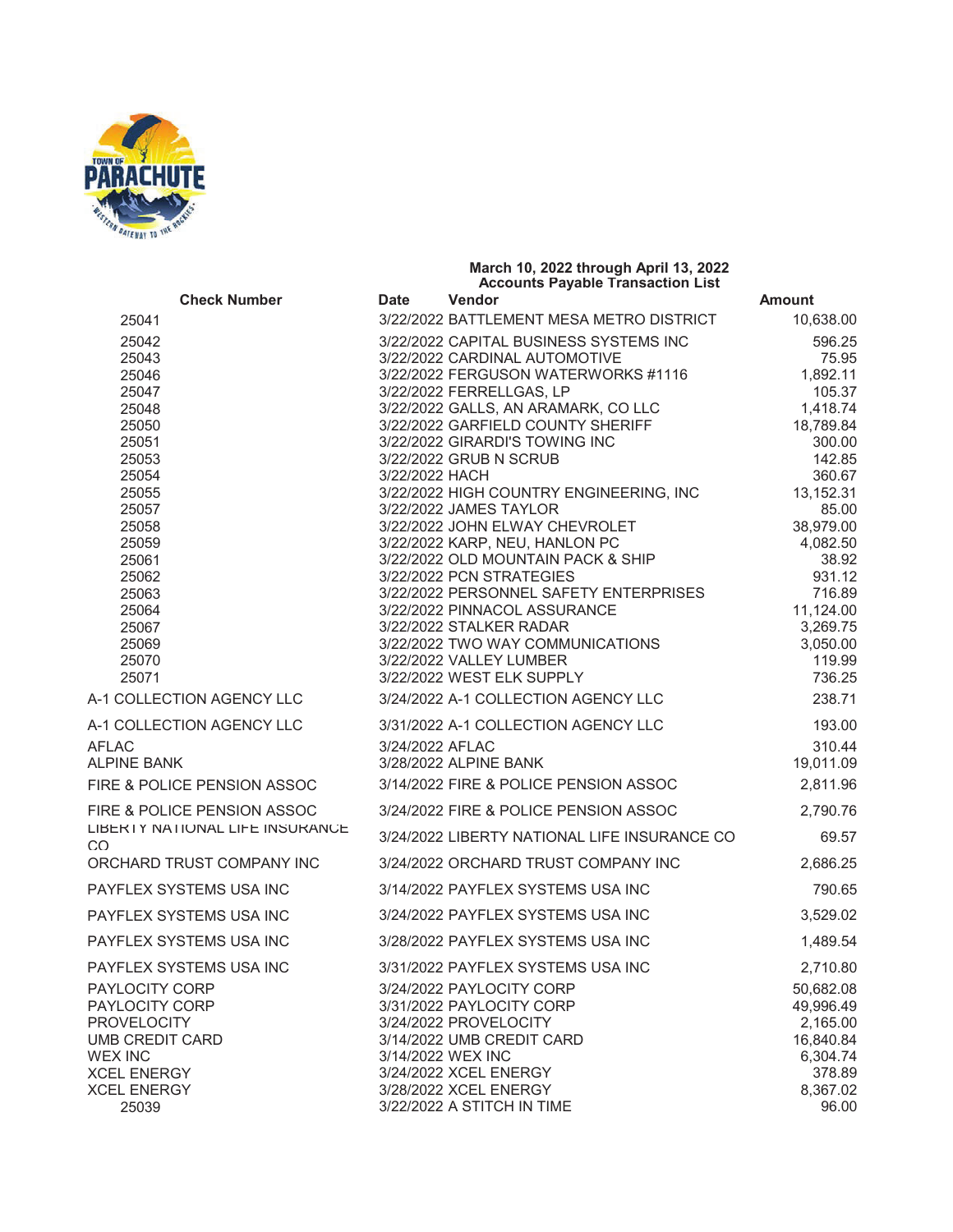

## **Check Number Date Vendor Amount**  3/22/2022 AMERICAN WINDSHIELD REPAIR 245.00 3/22/2022 COLORADO STATE TREASURY 324.82 3/22/2022 COMMUNITY PLANNING STRATEGIES, LLC 14,893.25 3/22/2022 GARFIELD COUNTY EMERGENCY COMMUN 6,758.73 3/22/2022 GRAND VALLEY HIGH SCHOOL 250.00 3/22/2022 INTERMOUNTAIN TOXICOLOGY OF COLORA 190.00 3/22/2022 MORSE, JOHN 18.23 3/22/2022 PYE-BARKER FIRE & SAFETY 1,205.00 3/22/2022 SHUMS CODA ASSOCIATES 1,375.22 25072 160.00 4/12/2022 ALIGN MULTIMEDIA LLC 2,500.00 4/12/2022 AMERICAN JANITOR 1,177.50 4/12/2022 BLANCO, CARLOTA 5,000.00 4/12/2022 CEBT 35,337.10 4/12/2022 CIRSA 16,211.58 4/12/2022 DEPENDABLE WASTE SERVICES 6,117.36 4/12/2022 FASTENAL 53.59 4/12/2022 FERRELLGAS, LP 1,986.17 4/12/2022 FIKES WEST SERVICES 74.00 4/12/2022 FIRST STRING LLC 342.00 4/12/2022 GARFIELD COUNTY SHERIFF 17,131.32 4/12/2022 GRANICUS, LLC 3,500.97 4/12/2022 HACH 65.69 25086 25086 4/12/2022 HIGH COUNTRY ENGINEERING, INC 4/12/2022 JUSTIN MAYFIELD 70.00 4/12/2022 KARP, NEU, HANLON PC 990.00 4/12/2022 LUCY SPALENKA 62.33 4/12/2022 MAGANA PARTY RENTALS 550.00 4/12/2022 MICRO PLASTICS 52.00 4/12/2022 OLD MOUNTAIN PACK & SHIP 28.90 25093 4/12/2022 PINNACOL ASSURANCE 10,517.00 4/12/2022 PYE-BARKER FIRE & SAFETY 36.00 4/12/2022 STEVEN A NOFZIGER 175.00 4/12/2022 THE DAILY SENTINTEL 120.00 4/12/2022 TRU GREEN 375.36 4/12/2022 TURTLE TRACKS 375.00 4/12/2022 UNCC MEMBER SERVICES 32.50 4/12/2022 VALLEY LUMBER 116.94 ALPINE BANK 118.15 FIRE & POLICE PENSION ASSOC 4/12/2022 FIRE & POLICE PENSION ASSOC 2,785.14 KANSAS CITY LIFE INSURANCE 4/11/2022 KANSAS CITY LIFE INSURANCE 1,130.47 ORCHARD TRUST COMPANY INC 4/12/2022 ORCHARD TRUST COMPANY INC 2,698.44 PAYFLEX SYSTEMS USA INC 4/12/2022 PAYFLEX SYSTEMS USA INC 4,287.40 PAYLOCITY CORP 4/11/2022 PAYLOCITY CORP 159.04

UMB CREDIT CARD 16.775.15

**March 10, 2022 through April 13, 2022 Accounts Payable Transaction List**